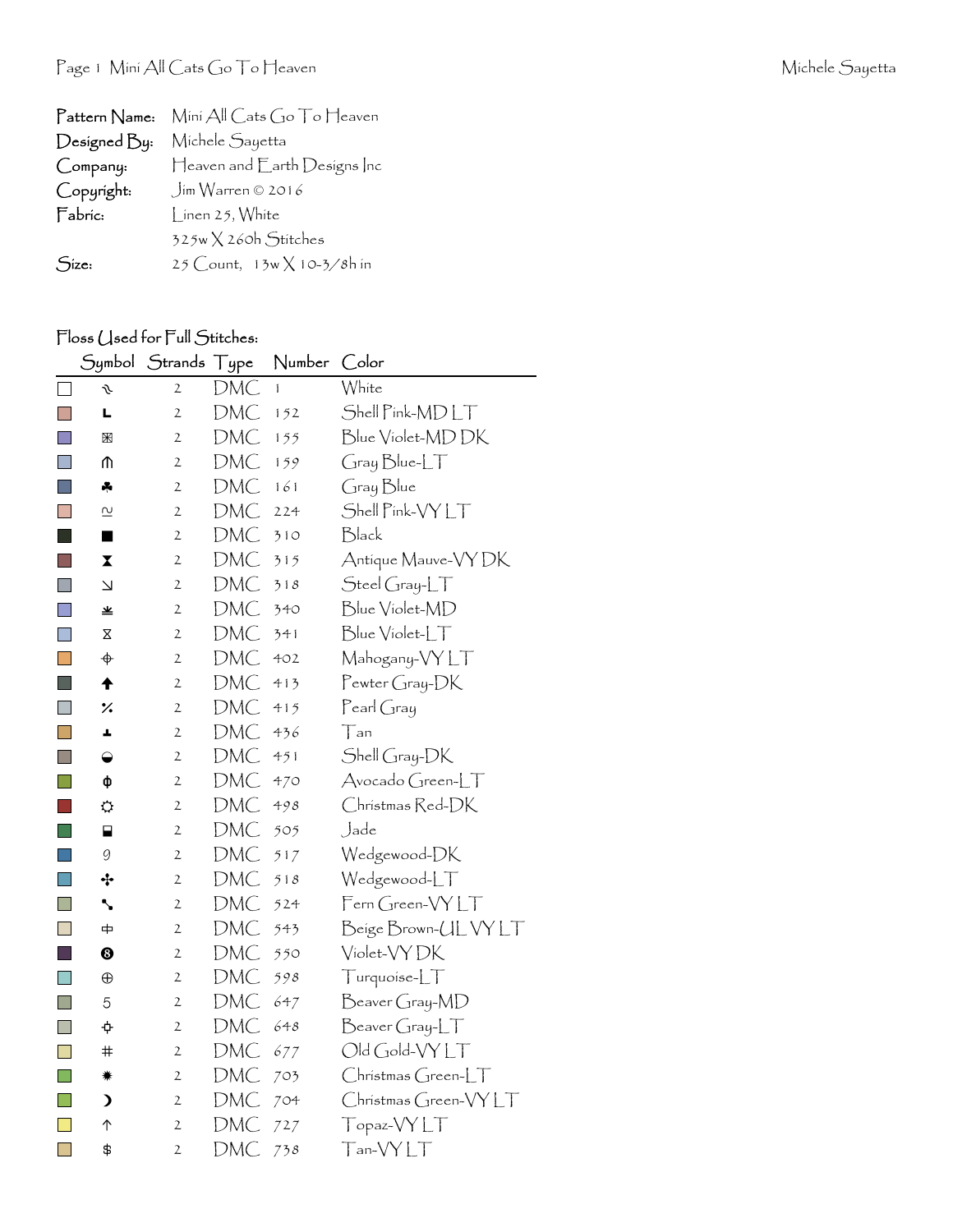|                             |                    | Symbol Strands Type |     | Number | Color                                                                     |
|-----------------------------|--------------------|---------------------|-----|--------|---------------------------------------------------------------------------|
|                             | டை                 | $\mathbf{2}$        | DMC | 739    | $T$ an- $UL$ $VYLT$                                                       |
| $\mathbb{R}^n$              |                    | $\mathfrak{2}$      | DMC | 747    | Peacock Blue-VY LT                                                        |
| П                           | π                  | 2                   | DMC | 754    | $Pearb-LT$                                                                |
|                             | ▣                  | 2                   | DMC | 758    | Terra Cotta-VY LT                                                         |
|                             | $\acute{\epsilon}$ | $\mathbf{2}$        | DMC | 777    | Raspberry-VYDK                                                            |
|                             | ╈                  | $\mathbf{2}$        | DMC | 780    | Topaz-UL VY DK                                                            |
|                             | v                  | 2                   | DMC | 791    | Cornflower Blue-VY DK                                                     |
| <b>College</b>              | ⚠                  | $\mathbf{2}$        | DMC | 794    | Cornflower Blue-LT                                                        |
|                             | Ħ                  | 2                   | DMC | 798    | Delft Blue-DK                                                             |
| ×                           |                    | $\mathbf{2}$        | DMC | 799    | Delft Blue-MD                                                             |
| H                           | ┥                  | 2                   | DMC | 809    | Delft Blue                                                                |
|                             | ٦                  | 2                   | DMC | 820    | Royal Blue-VY DK                                                          |
|                             | O                  | 2                   | DMC | 823    | Navy Blue-DK                                                              |
| ×                           | ☆                  | $\mathfrak{2}$      | DMC | 826    | Blue-MD                                                                   |
| ×                           | ◈                  | 2                   | DMC | 827    | Blue-VYLT                                                                 |
|                             | $\times$           | $\mathbf{2}$        | DMC | 828    | Sky Blue-UL VY LT                                                         |
| <b>Talent</b>               | ൿ                  | 2                   | DMC | 842    | Beige Brown-VYLT                                                          |
|                             | $\heartsuit$       | $\mathbf{2}$        | DMC | 890    | Pistachio Green-ULDK                                                      |
|                             | V                  | $\mathbf{2}$        | DMC | 902    | Antique Mauve-VY DK                                                       |
|                             | ⋒                  | $\mathfrak{2}$      | DMC | 905    | $\Gamma$ arrot Green- $DK$                                                |
|                             | $\bullet$          | $\mathbf{2}$        | DMC | 906    | Parrot Green-MD                                                           |
|                             | 3                  | 2                   | DMC | 907    | $\lceil \mathsf{arrot}(\mathsf{Green}\text{-}\llbracket \top \rrbracket)$ |
|                             | 7                  | $\mathbf{2}$        | DMC | 921    | Copper                                                                    |
|                             | ∗                  | 2                   | DMC | 922    | $C$ opper- $LT$                                                           |
| I.                          | ❖                  | 2                   | DMC | 932    | Antique Blue-LT                                                           |
|                             | ┛                  | $\mathbf{2}$        | DMC | 936    | Avocado Green-DK MD                                                       |
|                             | $\circ$            | $\mathfrak{2}$      | DMC | 951    | $T$ awny- $LT$                                                            |
| $\Box$                      | 8В                 | $\mathbf{z}$        | DMC | 959    | Sea Green-MD                                                              |
|                             | 9                  | 2                   | DMC | 961    | Dusty Rose-DK                                                             |
|                             | ٠                  | 2                   | DMC | 976    | Golden Brown-MD                                                           |
|                             | ¥                  | $\mathbf{2}$        | DMC | 977    | Golden Brown-LT                                                           |
|                             | ⇓                  | 2                   | DMC | 986    | $\mathsf{Forest}$ Green-VY DK                                             |
| $\mathcal{L}_{\mathcal{A}}$ | ◥                  | $\mathbf{2}$        | DMC | 987    | $\mathsf{Forest}$ Green-DK                                                |
|                             | $\boxtimes$        | 2                   | DMC | 996    | Electric Blue-MD                                                          |
| n                           | O                  | $\mathbf{2}$        | DMC | 3041   | Antique Violet-MD                                                         |
| $\Box$                      | //                 | 2                   | DMC | 3042   | Antique Violet-LT                                                         |
|                             | t                  | $\mathbf{2}$        | DMC | 3064   | Desert Sand                                                               |
|                             | ≯                  | 2                   | DMC | 3072   | Beaver Gray-VY LT                                                         |
|                             | t                  | 2                   | DMC | 3722   | Shell Pink-MD                                                             |
|                             | ⋇                  | 2                   | DMC | 3727   | Antique Mauve-LT                                                          |
|                             | Q                  | 2                   | DMC | 3750   | Antique Blue-VY DK                                                        |
|                             | ₩                  | 2                   | DMC | 3752   | Antique Blue-VY LT                                                        |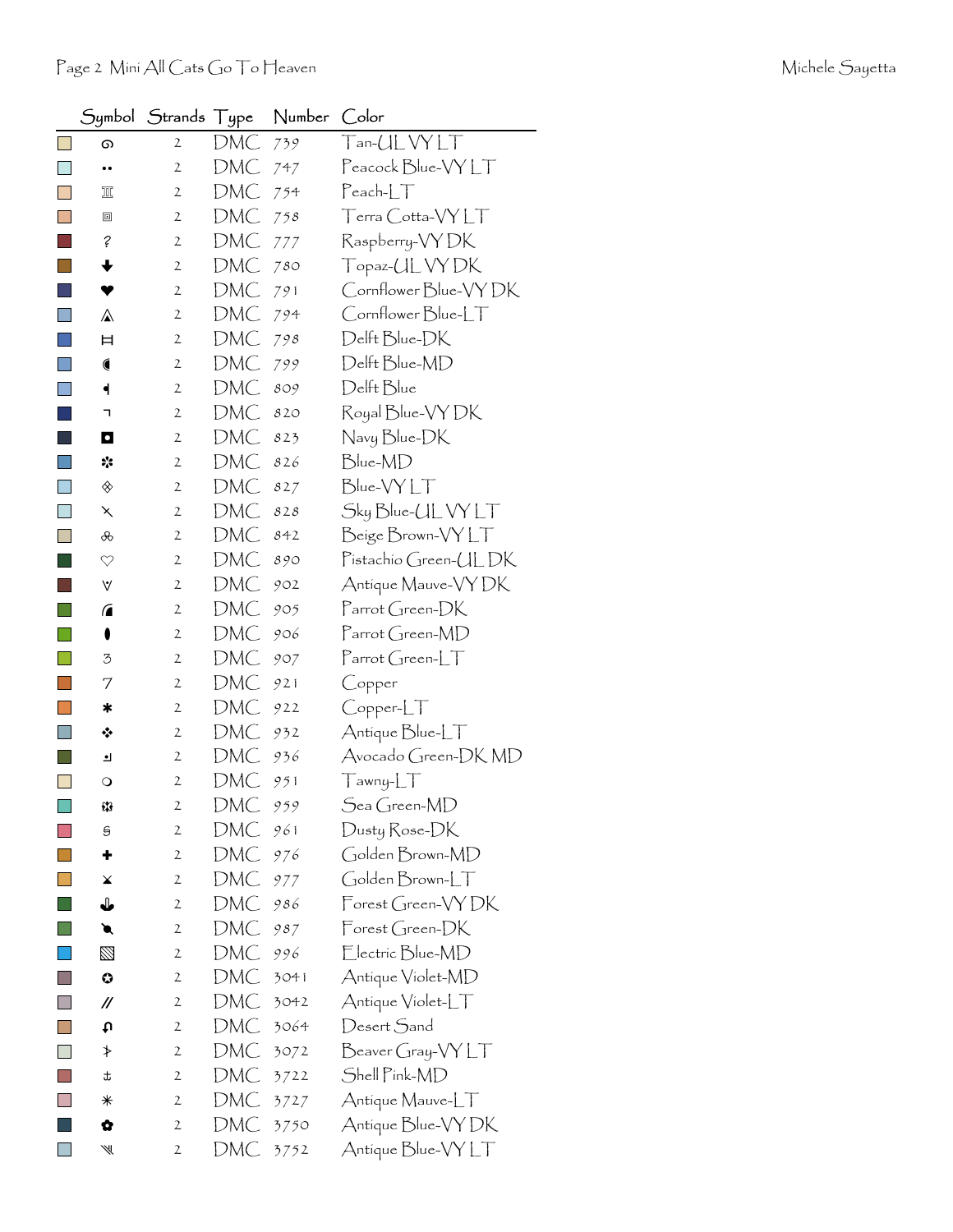| Michele Sayetta |  |
|-----------------|--|
|-----------------|--|

|   |   |                |            | Symbol Strands Type Number Color |                   |
|---|---|----------------|------------|----------------------------------|-------------------|
|   | ₩ | $\mathbf{2}$   | DMC 3761   |                                  | Sky Blue-LT       |
|   | z | 2              | DMC 3766   |                                  | Peacock Blue-LT   |
|   | ◪ | $\mathbf{2}$   | DMC 3776   |                                  | Mahogany-LT       |
|   | 田 | $\mathfrak{2}$ | DMC 3822   |                                  | $Straw-LT$        |
|   | 叺 | $\mathbf{2}$   | DMC 3823   |                                  | Yellow-UL Pale    |
|   | ☆ | $\mathbf{2}$   | DMC 3827   |                                  | Golden Brown-Pale |
|   | = | $\mathbf{2}$   | DMC 3839   |                                  | Lavender Blue-MD  |
|   | ◆ | $\mathbf{2}$   | $DMC$ 3842 |                                  | Wedgewood-DK      |
|   | ٠ | $\mathbf{2}$   | $DMC$ 3849 |                                  | $Teal Green-LT$   |
| L | ≑ | $\mathbf{2}$   | DMC 3854   |                                  | Autumn Gold-MD    |
|   | A | $\mathbf{2}$   | DMC 3856   |                                  | Mahogany-ULVYLT   |
|   |   | $\mathbf{2}$   | DMC 3860   |                                  | (Cocoa            |
|   | ິ | $\mathbf{2}$   | DMC 3861   |                                  | $Cocoa-LT$        |
|   | п | $\mathbf{2}$   | DMC 3863   |                                  | Mocha Beige-MD    |
|   | ¥ | $\overline{2}$ | DMC 3864   |                                  | Mocha Beige-LT    |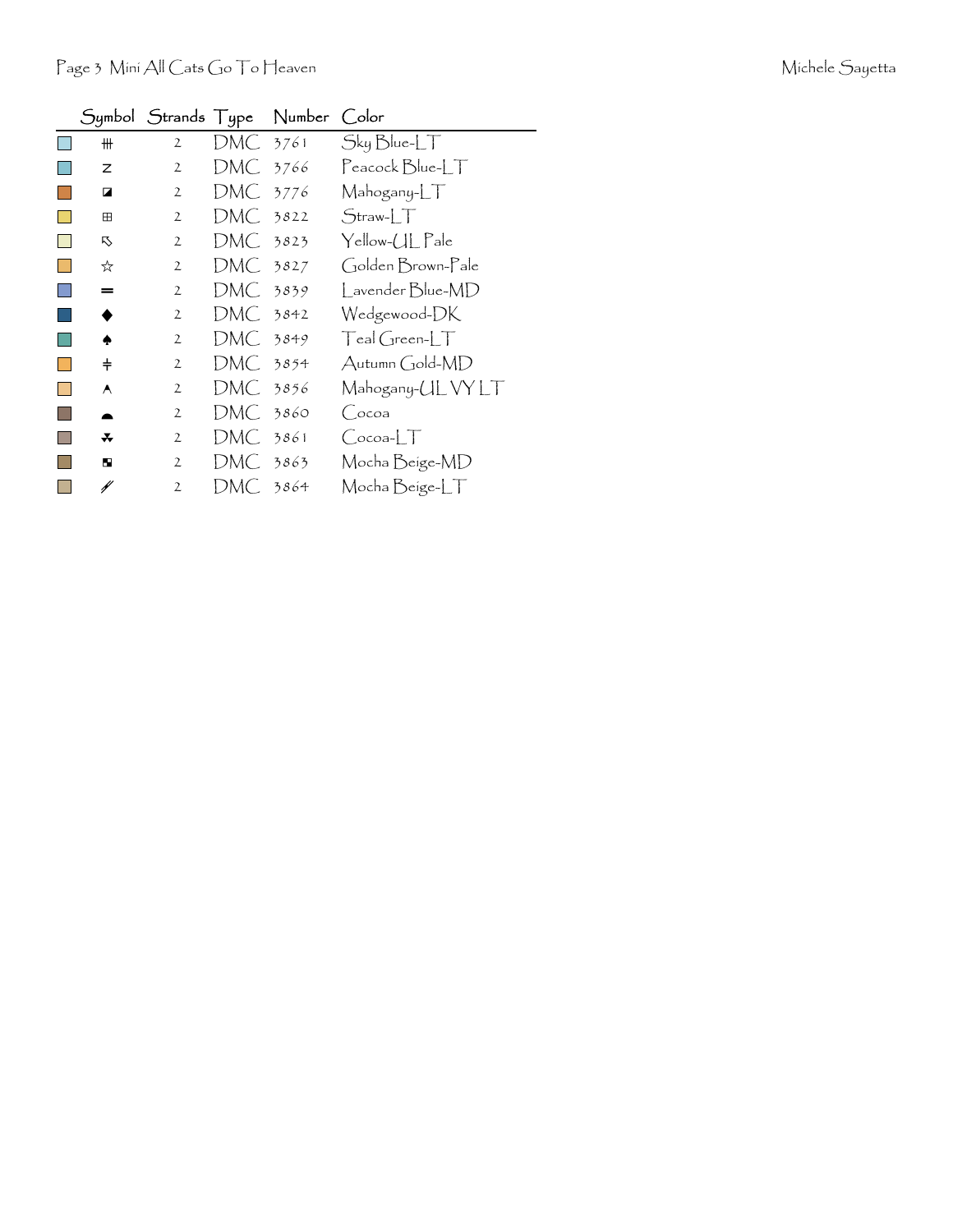## Usage Summary

Strands Per Skein: 6

Skein Length: 313.0 in

| Type               | Number | $\mathsf{Full}$ | $H$ alf            |                    |                    | Quarter Petite Back(in) Str(in) |       |       |                    |                    | Spec(in) French Bead Skein Est. |
|--------------------|--------|-----------------|--------------------|--------------------|--------------------|---------------------------------|-------|-------|--------------------|--------------------|---------------------------------|
| $\Box$ DMC         |        | 45              | $\bigcirc$         | $\circ$            | $\circlearrowleft$ | $O.O$                           | O.O   | O.O   | $\circlearrowleft$ | $\circ$            | 0.012                           |
| $\square$ DMC      | 152    | 585             | $\circ$            | O                  | $\circ$            | O.O                             | O.O   | O.O   | O                  | O                  | 0.160                           |
| $\Box$ DMC         | 155    | 403             | O                  | O                  | O                  | O.O                             | O.O   | O.O   | O                  | O                  | 0.110                           |
| $\square$ DMC      | 159    | 1933            | O                  | O                  | O                  | $O.O$                           | O.O   | O.O   | O                  | O                  | 0.528                           |
| $\Box$ DMC         | 161    | 1492            | O                  | O                  | O                  | O.O                             | O.O   | O.O   | O                  | O                  | 0.407                           |
| $\square$ DMC      | 224    | 1157            | O                  | O                  | O                  | O.O                             | O.O   | O.O   | O                  | O                  | 0.316                           |
| $\blacksquare$ DMC | 310    | 2094            | O                  | O                  | O                  | $O.O$                           | O.O   | $O.O$ | O                  | O                  | 0.572                           |
| $\Box$ DMC         | 315    | 722             | O                  | O                  | O                  | $O.O$                           | O.O   | O.O   | O                  | O                  | 0.197                           |
| $\Box$ DMC         | 318    | 2204            | O                  | $\circ$            | O                  | O.O                             | O.O   | O.O   | O                  | O                  | 0.602                           |
| $\Box$ DMC         | 340    | 1690            | $\circ$            | O                  | O                  | $O.O$                           | O.O   | $O.O$ | O                  | O                  | 0.461                           |
| $\Box$ DMC         | 341    | 397             | O                  | O                  | O                  | O.O                             | O.O   | O.O   | O                  | O                  | 0.108                           |
| $\Box$ DMC         | 402    | 236             | O                  | O                  | O                  | O.O                             | O.O   | O.O   | O                  | O                  | 0.064                           |
| $\blacksquare$ DMC | 413    | 1164            | $\circ$            | O                  | O                  | O.O                             | O.O   | O.O   | O                  | O                  | 0.318                           |
| $\Box$ DMC         | 415    | 649             | $\circ$            | O                  | O                  | O.O                             | O.O   | O.O   | O                  | O                  | 0.177                           |
| $\Box$ DMC         | 436    | 984             | O                  | O                  | O                  | O.O                             | O.O   | O.O   | O                  | O                  | 0.269                           |
| $\Box$ DMC         | 451    | 461             | O                  | O                  | O                  | $O.O$                           | O.O   | O.O   | O                  | O                  | 0.126                           |
| $\Box$ DMC         | 470    | 400             | $\circ$            | O                  | O                  | O.O                             | O.O   | O.O   | O                  | $\circ$            | 0.109                           |
| $\blacksquare$ DMC | 498    | 301             | O                  | O                  | O                  | O.O                             | O.O   | O.O   | O                  | O                  | 0.082                           |
| $\square$ DMC      | 505    | 216             | $\circ$            | O                  | O                  | O.O                             | 0.0   | O.O   | O                  | O                  | 0.059                           |
| $\Box$ DMC         | 517    | 143             | $\circ$            | O                  | O                  | O.O                             | O.O   | O.O   | O                  | O                  | 0.039                           |
| $\Box$ DMC         | 518    | 104             | $\circ$            | O                  | O                  | O.O                             | O.O   | O.O   | O                  | O                  | 0.028                           |
| $\square$ DMC      | 524    | 230             | O                  | O                  | O                  | O.O                             | O.O   | O.O   | O                  | O                  | 0.063                           |
| $\Box$ DMC         | 543    | 615             | $\circ$            | O                  | O                  | O.O                             | O.O   | O.O   | O                  | O                  | 0.168                           |
| $\blacksquare$ DMC | 550    | 257             | O                  | O                  | O                  | O.O                             | O.O   | O.O   | O                  | O                  | 0.070                           |
| $\Box$ DMC         | 598    | 47              | O                  | O                  | O                  | $O.O$                           | O.O   | O.O   | O                  | O                  | 0.013                           |
| $\Box$ DMC         | 647    | 333             | O                  | O                  | O                  | $O.O$                           | O.O   | $O.O$ | O                  | O                  | 0.091                           |
| $\square$ DMC      | 648    | 2216            | $\circ$            | $\circ$            | $\bigcirc$         | $O.O$                           | 0.0   | O.O   | O                  | O                  | 0.605                           |
| $\Box$ DMC 677     |        | 377             |                    | O                  | O                  | O.O                             | O.O   | O.O   | O                  | O                  | 0.103                           |
| $\Box$ DMC 703     |        | 89              | $\circ$            | $\circlearrowleft$ | $\bigcirc$         | $O.O$                           | $O.O$ | $O.O$ | O                  | $\circlearrowleft$ | 0.024                           |
| $\Box$ DMC $704$   |        | 112             | $\circ$            | $\circlearrowleft$ | $\bigcirc$         | $O.O$                           | $O.O$ | $O.O$ | O                  | $\bigcirc$         | 0.031                           |
| $\Box$ DMC 727     |        | 186             | $\circ$            | O                  | O                  | $O.O$                           | $O.O$ | $O.O$ | O                  | O                  | 0.051                           |
| $\Box$ DMC 738     |        | 512             | $\circ$            | $\circ$            | $\bigcirc$         | $O.O$                           | O.O   | $O.O$ | O                  | O                  | 0.140                           |
| $\Box$ DMC 739     |        | 435             | $\circ$            | $\bigcirc$         | $\bigcirc$         | $O.O$                           | $O.O$ | $O.O$ | O                  | $\bigcirc$         | 0.119                           |
| $\Box$ DMC 747     |        | 1633            | O                  | O                  | $\bigcirc$         | $O.O$                           | O.O   | $O.O$ | O                  | $\bigcirc$         | 0.446                           |
| $\Box$ DMC 754     |        | 1111            | $\circ$            | $\circ$            | $\bigcirc$         | $O.O$                           | $O.O$ | O.O   | O                  | O                  | 0.303                           |
| $\Box$ DMC 758     |        | 661             | $\circlearrowleft$ | $\circ$            | $\circ$            | $O.O$                           | $O.O$ | $O.O$ | $\circ$            | $\bigcirc$         | 0.180                           |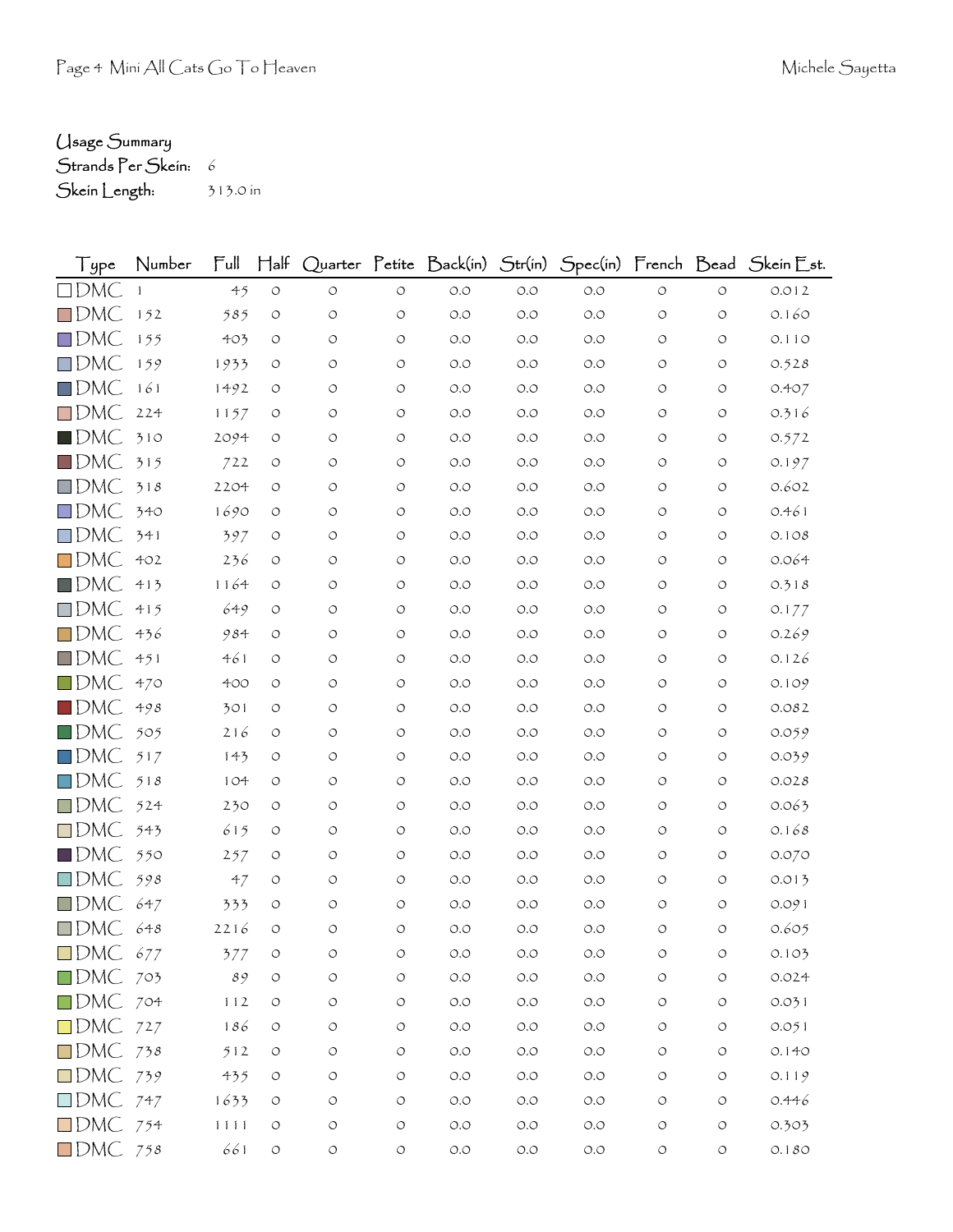| $1$ ype                 | Number | Ful  | $H$ alf    |            |                    | Quarter Petite Back(in) Str(in) |       |       |                    |                    | Spec(in) French Bead Skein Est. |
|-------------------------|--------|------|------------|------------|--------------------|---------------------------------|-------|-------|--------------------|--------------------|---------------------------------|
| $\blacksquare$ DMC      | 777    | 63   | $\circ$    | $\circ$    | $\circlearrowleft$ | $O.O$                           | O.O   | O.O   | $\circlearrowleft$ | $\circ$            | 0.017                           |
| $\square$ DMC           | 780    | 391  | O          | O          | O                  | $O.O$                           | O.O   | O.O   | O                  | $\circ$            | 0.107                           |
| $\Box$ DMC              | 791    | 770  | O          | O          | O                  | $O.O$                           | O.O   | O.O   | O                  | $\circ$            | 0.210                           |
| $\square$ DMC           | 794    | 2086 | O          | O          | O                  | O.O                             | O.O   | O.O   | $\circ$            | $\circ$            | 0.570                           |
| $\square$ DMC           | 798    | 318  | O          | O          | O                  | O.O                             | O.O   | O.O   | O                  | $\circ$            | 0.087                           |
| $\square$ DMC           | 799    | 1111 | O          | O          | O                  | O.O                             | O.O   | O.O   | O                  | $\circ$            | 0.303                           |
| $\square$ DMC           | 809    | 2095 | O          | O          | O                  | O.O                             | O.O   | O.O   | O                  | $\circ$            | 0.572                           |
| $\square$ DMC           | 820    | 561  | O          | O          | O                  | O.O                             | 0.0   | O.O   | O                  | $\circ$            | 0.153                           |
| $\blacksquare$ DMC      | 823    | 677  | O          | O          | O                  | O.O                             | O.O   | O.O   | O                  | $\circ$            | 0.185                           |
| $\square$ DMC           | 826    | 240  | O          | O          | O                  | O.O                             | O.O   | O.O   | O                  | $\circ$            | 0.066                           |
| $\square$ DMC           | 827    | 1424 | O          | O          | $\circ$            | O.O                             | O.O   | O.O   | O                  | $\circ$            | 0.389                           |
| $\square$ DMC           | $828$  | 1733 | O          | O          | O                  | O.O                             | 0.0   | O.O   | $\circ$            | $\circ$            | 0.473                           |
| $\square$ DMC           | 842    | 1213 | O          | $\circ$    | O                  | $O.O$                           | O.O   | O.O   | O                  | $\circ$            | 0.331                           |
| $\blacksquare$ DMC      | 890    | 2054 | O          | O          | O                  | O.O                             | O.O   | O.O   | O                  | $\circ$            | 0.561                           |
| $\blacksquare$ DMC      | 902    | 649  | O          | O          | O                  | O.O                             | O.O   | O.O   | O                  | $\circ$            | 0.177                           |
| $\square$ DMC           | 905    | 2076 | O          | O          | O                  | O.O                             | O.O   | O.O   | O                  | $\circ$            | 0.567                           |
| $\blacksquare$ DMC      | 906    | 795  | O          | O          | O                  | O.O                             | O.O   | O.O   | O                  | $\circ$            | 0.217                           |
| $\square$ DMC           | 907    | 282  | O          | O          | O                  | O.O                             | O.O   | O.O   | O                  | $\circ$            | 0.077                           |
| $\square$ DMC           | 921    | 358  | O          | O          | O                  | O.O                             | O.O   | O.O   | $\circ$            | $\circ$            | 0.098                           |
| $\square$ DMC           | 922    | 285  | O          | O          | O                  | O.O                             | O.O   | O.O   | O                  | $\circ$            | 0.078                           |
| $\square$ DMC           | 932    | 473  | O          | O          | O                  | O.O                             | O.O   | O.O   | $\circ$            | $\circ$            | 0.129                           |
| $\blacksquare$ DMC      | 936    | 1613 | O          | O          | O                  | $O.O$                           | O.O   | O.O   | O                  | $\circ$            | 0.440                           |
| $\square$ DMC           | 951    | 1244 | O          | O          | O                  | O.O                             | O.O   | O.O   | $\circ$            | $\circ$            | 0.340                           |
| $\square$ DMC           | 959    | 49   | O          | O          | O                  | O.O                             | O.O   | O.O   | O                  | $\circ$            | 0.013                           |
| $\square$ DMC           | 961    | 9    | O          | O          | O                  | O.O                             | O.O   | O.O   | O                  | $\circ$            | 0.002                           |
| $\square$ DMC           | 976    | 92   | O          | O          | O                  | O.O                             | O.O   | O.O   | O                  | $\circ$            | 0.025                           |
| $\square$ DMC           | 977    | 309  | $\circ$    | O          | O                  | O.O                             | O.O   | O.O   | $\circ$            | $\circ$            | 0.084                           |
| $\blacksquare$ DMC      | 986    | 1344 | O          | O          | O                  | O.O                             | O.O   | O.O   | O                  | O                  | 0.367                           |
| $\square$ DMC           | 987    | 306  | O          | $\circ$    | O                  | O.O                             | O.O   | $O.O$ | $\circ$            | $\circlearrowleft$ | 0.084                           |
| $\square$ DMC           | 996    | 2392 | $\circ$    | $\circ$    | $\circlearrowleft$ | $O.O$                           | $O.O$ | $O.O$ | $\circ$            | $\circlearrowleft$ | 0.653                           |
| $\square$ DMC           | 3041   | 1196 | O          | O          | $\circlearrowleft$ | $O.O$                           | O.O   | O.O   | $\circ$            | $\circ$            | 0.327                           |
| $\square$ DMC           | 3042   | 5610 | O          | O          | $\circlearrowleft$ | $O.O$                           | O.O   | $O.O$ | O                  | $\circ$            | 1.532                           |
| $\square$ DMC           | 3064   | 735  | $\circ$    | $\circ$    | O                  | $O.O$                           | O.O   | O.O   | $\circ$            | $\circ$            | 0.201                           |
| $\square$ DMC           | 3072   | 1529 | O          | O          | O                  | O.O                             | $O.O$ | $O.O$ | $\circ$            | $\circ$            | 0.418                           |
| $\square$ DMC           | 3722   | 1263 | O          | O          | $\circ$            | $O.O$                           | O.O   | $O.O$ | O                  | $\circ$            | 0.345                           |
| $\square$ DMC           | 3727   | 759  | $\circ$    | O          | O                  | O.O                             | O.O   | O.O   | O                  | $\circ$            | 0.207                           |
| $\blacksquare$ DMC      | 3750   | 576  | O          | O          | O                  | $O.O$                           | O.O   | $O.O$ | $\circ$            | $\circ$            | 0.157                           |
| $\square$ DMC           | 3752   | 71   | O          | O          | O                  | $O.O$                           | $O.O$ | $O.O$ | O                  | $\circ$            | 0.019                           |
| $\square$ DMC           | 3761   | 5606 | O          | O          | O                  | O.O                             | O.O   | O.O   | $\circ$            | $\circ$            | 1.531                           |
| $\square$ DMC           | 3766   | 366  | O          | O          | $\circ$            | $O.O$                           | $O.O$ | $O.O$ | O                  | $\circ$            | 0.100                           |
| $\blacksquare$ DMC 3776 |        | 1780 | $\circ$    | O          | $\circ$            | $O.O$                           | $O.O$ | $O.O$ | $\circ$            | $\circ$            | 0.486                           |
| $\square$ DMC           | 3822   | 202  | $\bigcirc$ | $\bigcirc$ | $\circlearrowleft$ | $O.O$                           | O.O   | O.O   | $\circlearrowleft$ | $\circlearrowleft$ | 0.055                           |